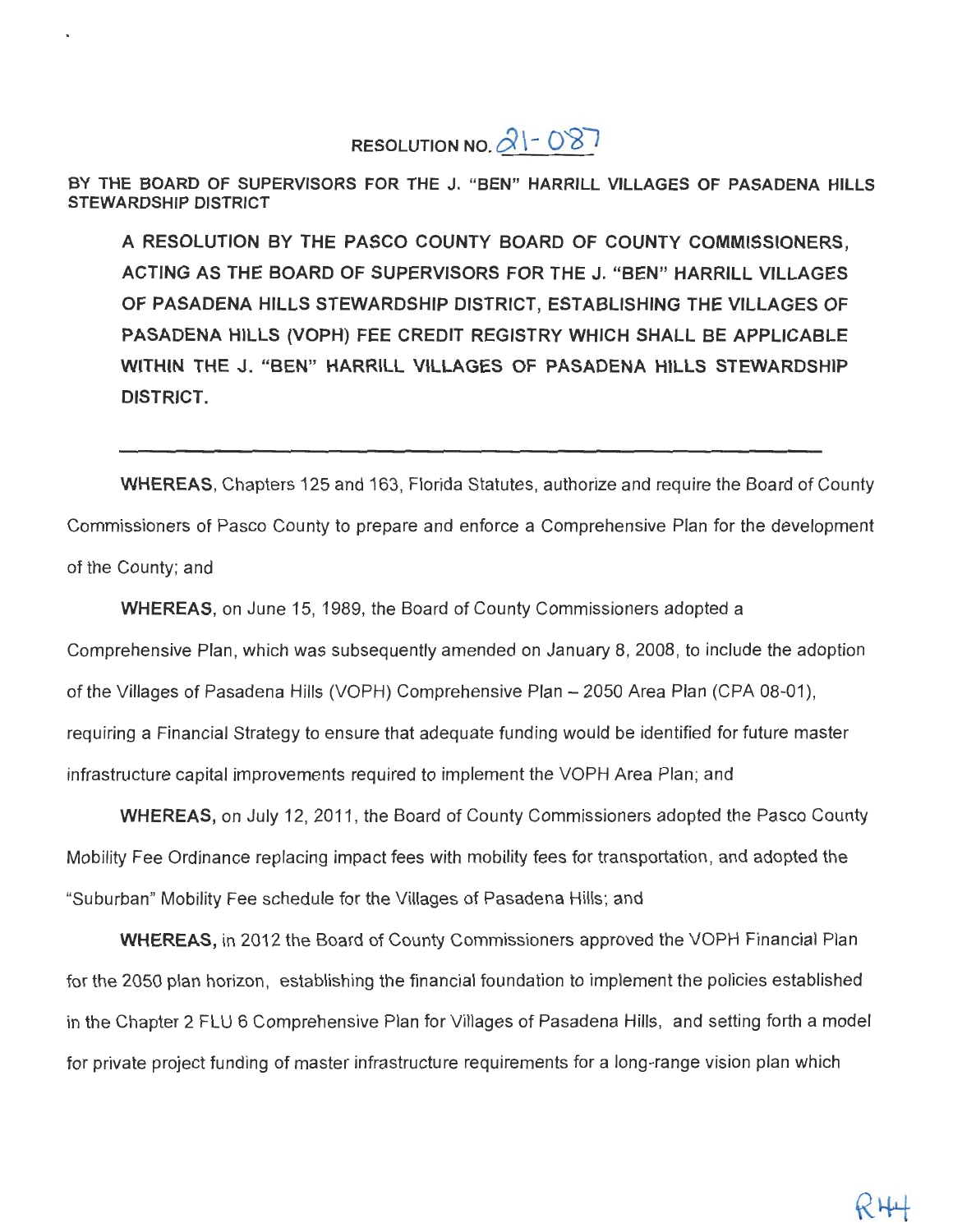can be implemented incrementally as development within VOPH occurs, consistent with the intent of the VOPH Stewardship District; and

**WHEREAS**, the VOPH Financial Plan requirements are unique within the County, as VOPH is one of the only defined geographic special districts which is required to fully-fund its own development infrastructure requirements through special surcharges above the standard countywide impact/mobility fees which are imposed upon adjacent areas; and

**WHEREAS**, the VOPH Financial Plan methodology is entirely predicated upon a selfcontained, geographic boundary with maximum buildout cost projections and maximum impact/mobility fee credit limits, to achieve a fiscally sound, self-contained capital infrastructure budget for the physical boundaries of VOPH; and

**WHEREAS**, the VOPH Financial Plan already contains a unique "External Fee" allocation to account for the external transportation impacts upon surrounding portions of the County, including other areas adjacent to the VOPH physical boundary; consequently, the adjacent areas to VOPH are not benefitted by that portion (which excludes the External Fee) of the VOPH Development Fees/surcharges for which VOPH Fee Credits will be issued and such adjacent areas do not enjoy benefits from the internal VOPH improvements which will generate the VOPH Fee Credits; and

**WHEREAS,** the financial methodology and underpinnings of the VOPH Financial Plan require that all required capital infrastructure improvements within VOPH be funded from within VOPH (after excluding the External Fee), and consequently all VOPH fee credits awarded for such internal VOPH infrastructure improvements must be applicable only within such defined Financial Plan geographic limits; and

**WHEREAS**, similarly, the allowance for any transfer of impact/mobility fee credits earned outside the VOPH Financial Plan area for use within VOPH would contradict the fiscal integrity and undermine the fundamental methodology for the VOPH Financial Plan, including its imposition of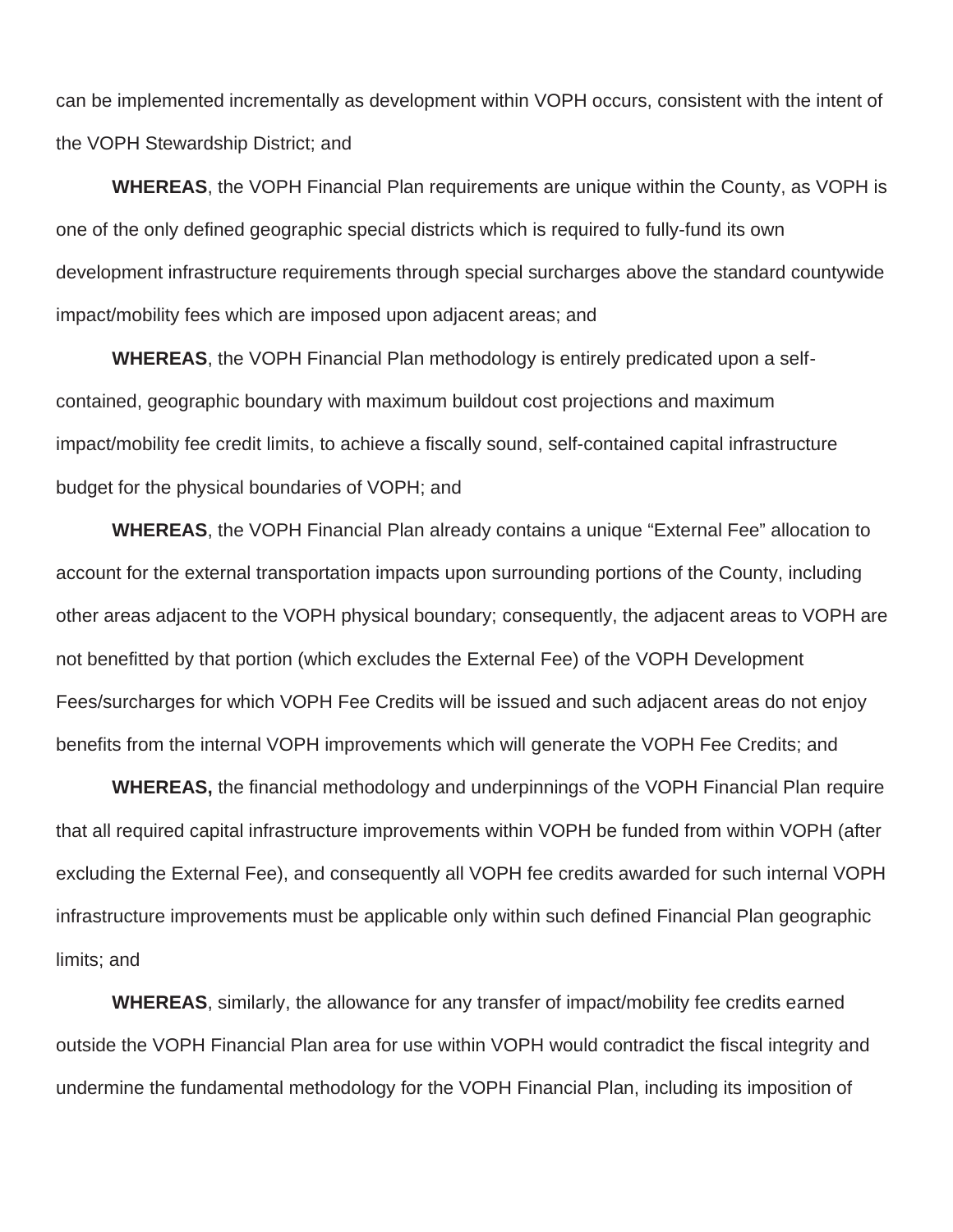surcharges upon VOPH developers and their ultimate ability to utilize fully their own impact/mobility fee credits within VOPH, in which event the incentive to pre-construct developer pipeline improvements, convey school and park sites, and implement the self-contained VOPH Financial Plan cannot be fulfilled; and

**WHEREAS**, the park (land), school (land), and mobility fee surcharges within VOPH are inextricably intertwined with the base park (land), school (land), and mobility fees to be assessed within VOPH in that both are used to fund the required VOPH park (land), school (land), and transportation related infrastructure within VOPH, and developer credits within VOPH for providing such infrastructure are issued against the entire VOPH "Development Fee" for parks, schools and mobility/transportation; accordingly, the park (land), school (land), and mobility fee surcharges within VOPH cannot be separated from the base impact/mobility fees in VOPH; and

**WHEREAS**, for the foregoing reasons, the Board of County Commissioners finds that park (land), school (land), and mobility fee credits from outside of VOPH cannot be transferred into VOPH, and that park (land), school (land), and mobility fee credits from within VOPH cannot be transferred outside of VOPH, notwithstanding any potentially applicable requirements in Section 163.31801(8), Florida Statutes; and

**WHEREAS,** on May 5, 2020, the Board of County Commissioners acting upon the recommendations of the Pasadena Hills Planning and Policy Committee and the Local Planning Agency, approved modifications to the VOPH Enabling Documents to (i) update the VOPH Financial Plan and Master Roadway Plan to incorporate then-applicable state and other third-party infrastructure funding sources and current construction unit cost methodology, (ii) revise certain VOPH Comprehensive Plan provisions to enhance the marketability and create a more competitive environment to develop VOPH, (iii) require implementation of certain Alternative Transportation Facilities into the VOPH Master Roadway Plan and VOPH Financial Plan, (iv) extend the VOPH Area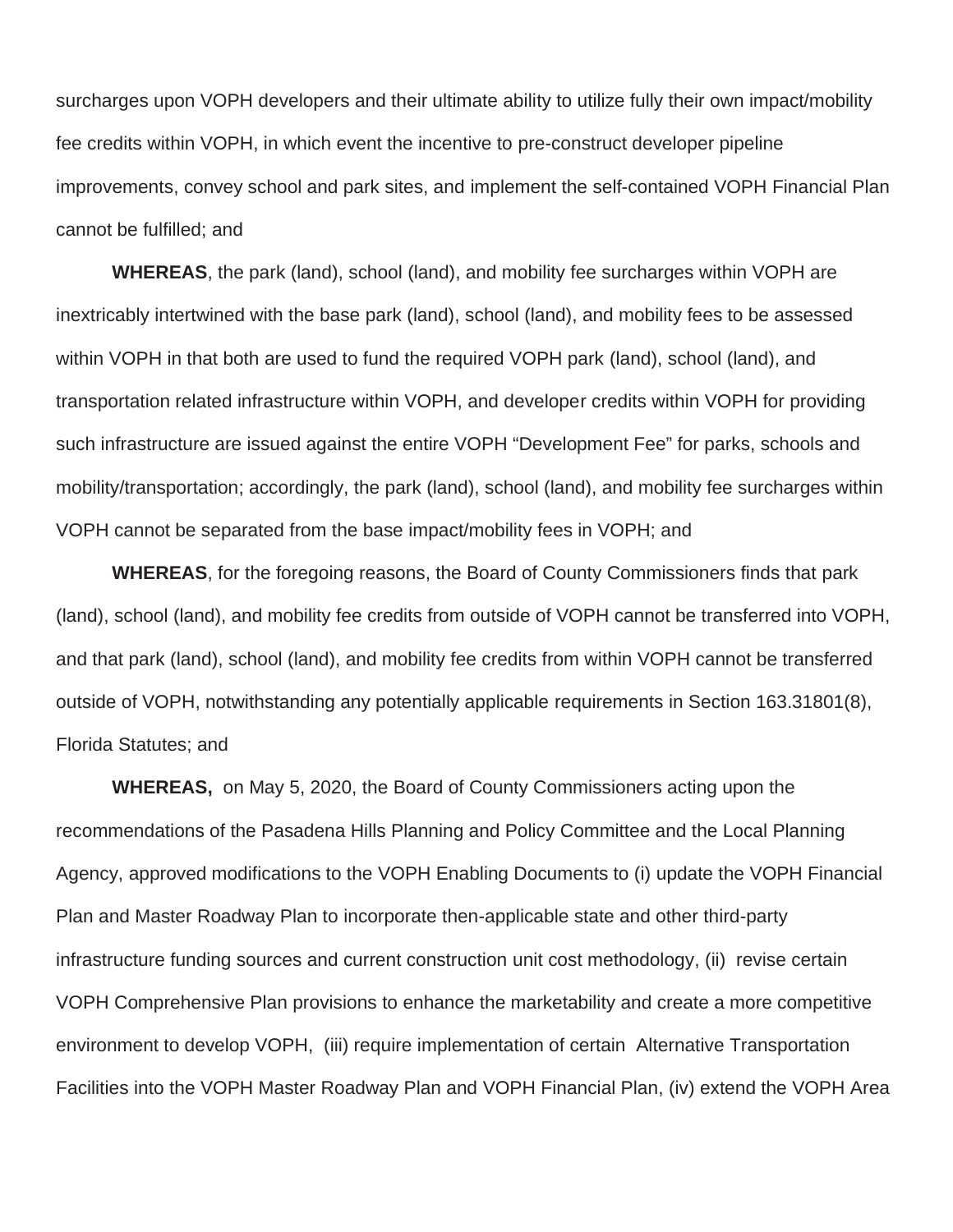Plan horizon through 2065 based upon its consistency with the current MPO needs analysis for County buildout projections, and (v) conform the Stewardship District Ordinance to implement said revisions; and

**WHEREAS**, the 2020 Stewardship District Ordinance amendments also authorized the District to establish the "VOPH Fee Credit Registry" to encourage, expedite and facilitate the private-party frontend construction of certain master-planned VOPH infrastructure capital improvements (LDC Section 602.8.M.7), and also increased the VOPH Administrative Fee to offset the additional costs of the longterm planning and administration of the District, including the maintenance of the VOPH Fee Credit Registry, and

**WHEREAS,** concurrent herewith the Board of County Commissioners also has approved a Master Utilities Plan for VOPH and related amendments to the VOPH Financial Plan and Stewardship District Ordinance to add certain master-planned utilities infrastructure and utilities surcharges to the VOPH capital funding program; and

**WHEREAS**, the Board of County Commissioners has considered the staff report and the recommendation of the VOPH Planning and Policy Committee, and has determined that the proposed Resolution establishing the Villages of Pasadena Hills Fee Credit Registry is consistent with Part II, Chapter 163, Florida Statutes, inclusive of Section 163.31801, F.S., the Pasco County Comprehensive Plan, and other requirements of applicable law;

**NOW, THEREFORE, BE IT RESOLVED** by the Board of County Commissioners of Pasco County, Florida, acting as the Board of Supervisors for the J. "Ben" Harrill Villages of Pasadena Hills Stewardship District, with a quorum present and voting, that the District hereby establishes the VOPH Fee Credit Registry, as follows:

1. The County Administrator or his/her designee is hereby authorized and directed to identify and designate a "VOPH Fee Credit Administrator" to establish, manage, operate and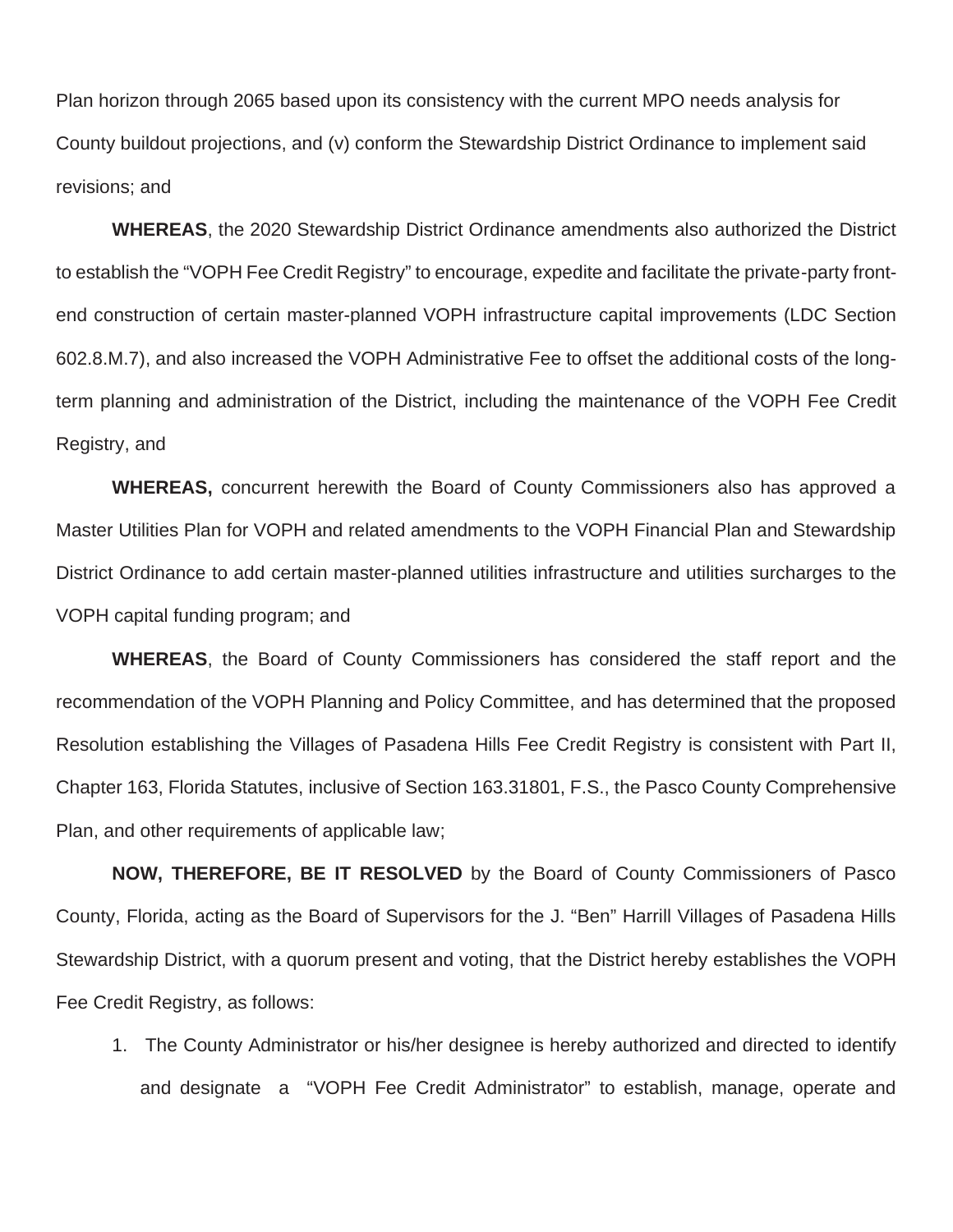administer the VOPH Fee Credit Registry pursuant to and consistent with the terms and conditions of the VOPH Financial Plan and the Stewardship District Ordinance, and the substantive terms of this Resolution. In the discretion of the County Administrator or his/her designee from time to time, the VOPH Fee Credit Administrator may be a designated County employee or a qualified, third-party consultant retained by the County for such purpose.

2. Initially, the VOPH Fee Credit Registry shall apply to mobility and/or impact fee credits awarded for (i) the now-existing VOPH Development Fees (which include base mobility/impact fees and VOPH surcharges, as applicable) for transportation (including Alternative Transportation Facilities) and Administrative Fees, (ii) any future modifications or adjustments to the foregoing Development Fees, and (iii) potable water, sanitary sewer, and/or reclaim water infrastructure surcharges established by the District's approved Financial Plan for private-party VOPH utilities capital improvements, including future modifications or adjustments thereto (collectively the "VOPH Fee Credits"). By way of clarification and pursuant to the adopted VOPH Financial Plan, the VOPH Fee Credits awarded for VOPH utilities infrastructure shall be used only against utilities surcharges and shall not be applied against the base utility impact fees applicable within VOPH. The VOPH Fee Credit Registry initially shall not include VOPH park (land) or school (land) Development Fees, and VOPH impact fee credits for park (land) and school (land) shall continue to be awarded and managed pursuant to existing County and School District policy; however, in the discretion of the County Administrator (and with the concurrence of the School District where applicable), the County Administrator or his/her designee may subsequently include park (land) and/or school (land) impact fee credits in the VOPH Fee Credit Registry after adding a notice of this decision on the Villages of Pasadena Hills Planning and Policy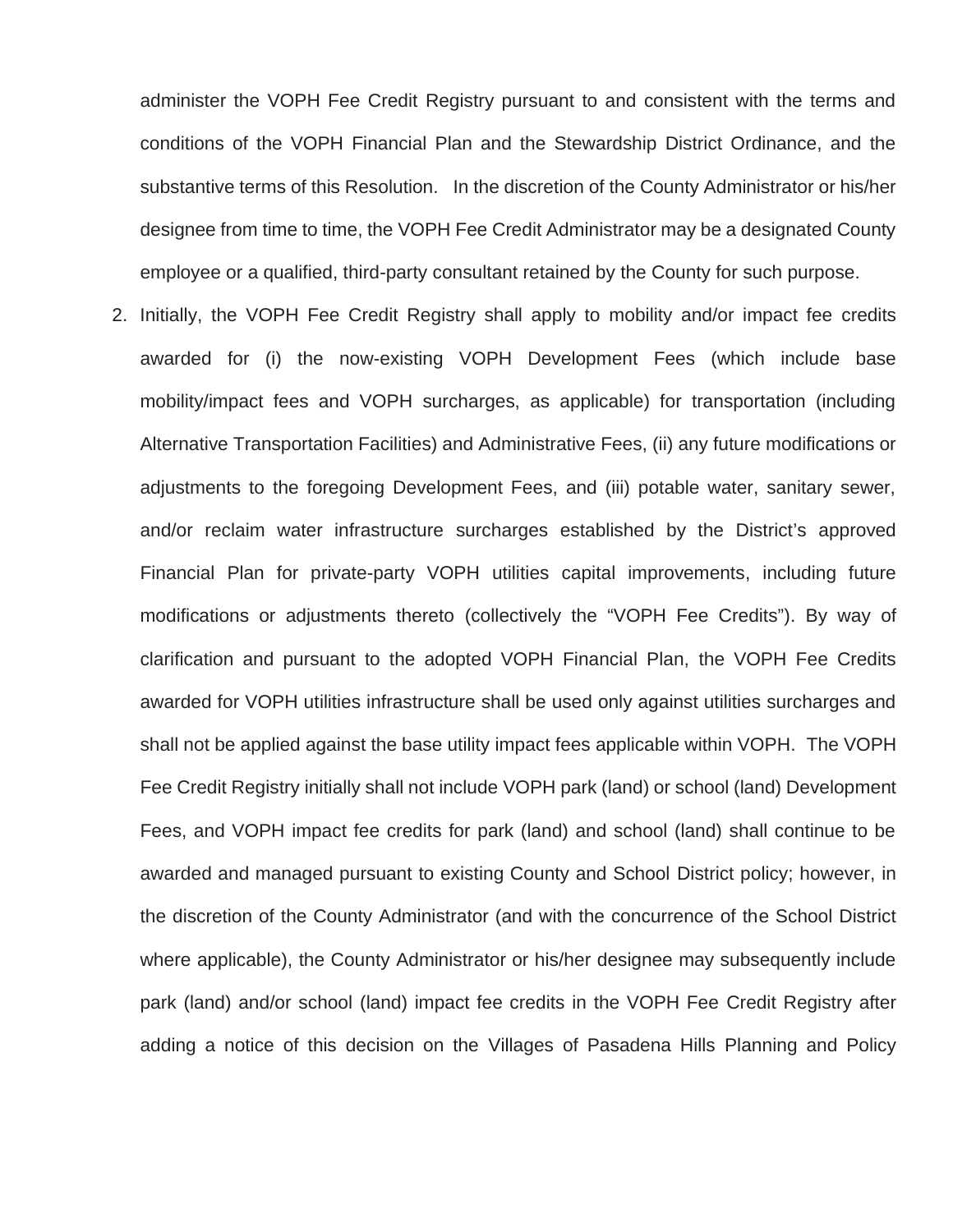Committee agenda and the Pasco County Board of County Commissioner's agenda (as noted items).

- 3. The VOPH Fee Credits shall be verified and established pursuant to the County's standard policies for documentation and verification of costs for issuance of impact/mobility fee credits, as implemented by the County from time to time, provided that the eligibility for such credits shall be determined in a manner consistent with the VOPH Financial Plan, Stewardship District Ordinance, as both may be amended from time to time, and this Resolution.
- 4. Once VOPH Fee Credits are issued by the VOPH Fee Credit Administrator, BCC and/or applicable department of the County or School Board, the private party who owns such VOPH Fee Credits may elect, but shall not be required, at any time to register them in the VOPH Fee Credit Registry which shall be maintained and administered by the VOPH Fee Credit Administrator. The VOPH Fee Credit Administrator shall prescribe the Fee Credit Registration Form for acceptance and execution by the VOPH Fee Credit Owner. The date of registry (the "Priority Date") shall establish the priority of reimbursement for the amount(s) and type(s) of VOPH Fee Credits included in such fee credit registration, as set forth below. Any dispute between the private party applicant and the VOPH Fee Credit Administrator, or between two or more private party applicants, shall first be referred to the VOPH Policy and Planning Committee for a determination, which determination may be appealed to the Board of County Commissioners (acting as the District Board of Supervisors) pursuant to the applicable appeal procedures in the Pasco County Land Development Code.
- 5. The VOPH Fee Credit Administrator shall establish a VOPH Fee Credit Account for each private party which is awarded VOPH Fee Credits, including those who elect to register VOPH Fee Credits in the VOPH Fee Credit Registry, and those who do not so elect. Nothing herein shall preclude any private party from using its VOPH Fee Credits (existing or pending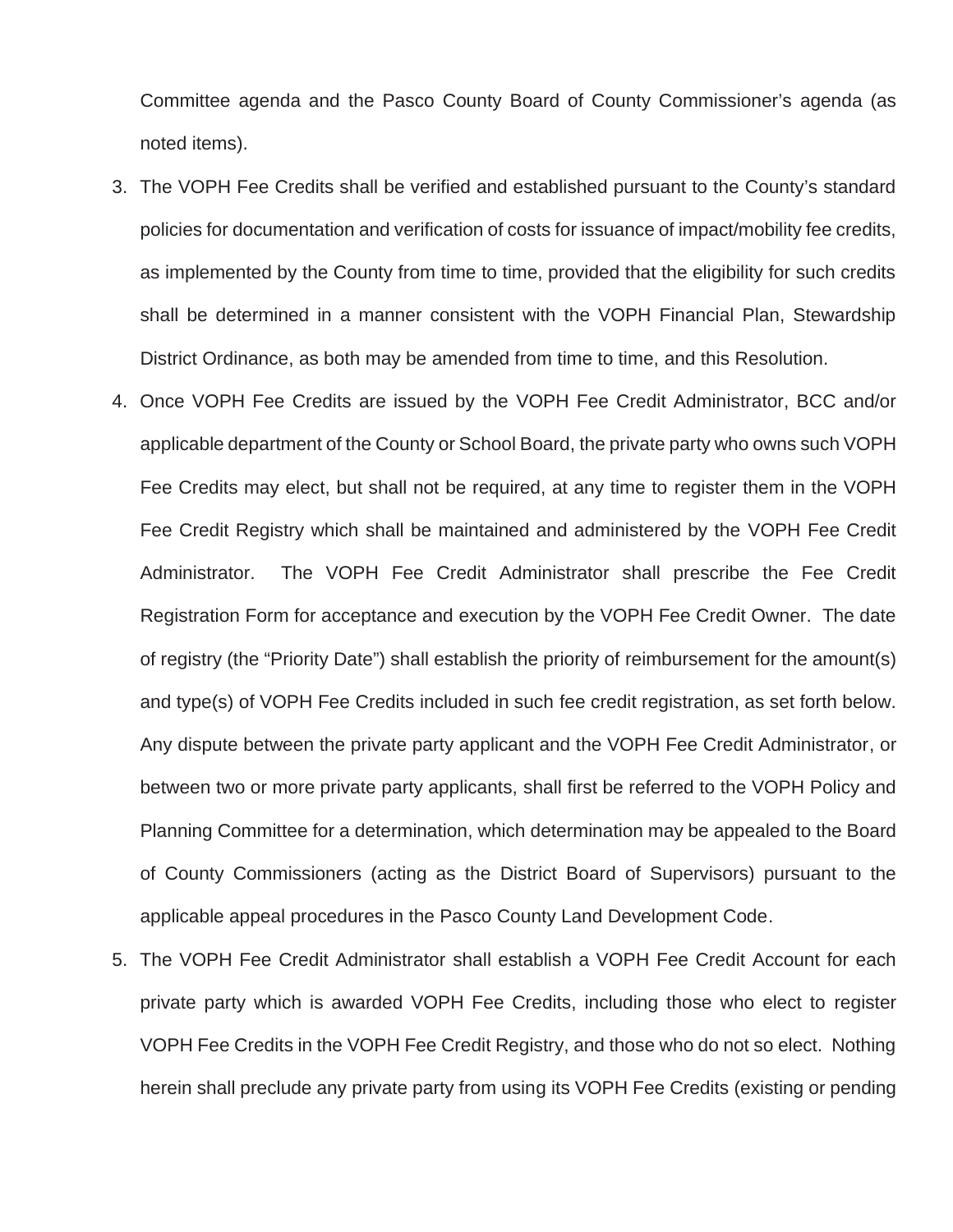approval) for its own project's Development Fees or utility surcharges (as applicable) within the VOPH boundary. Otherwise, any private party who is tendering payment to the County for any current or future VOPH Development Fees or utilities surcharges (but not utility base impact fees) identified in Section 2 above, shall be required to make all such VOPH Development Fee and/or utilities surcharge payments to the VOPH escrow account designated by the VOPH Fee Credit Administrator ("VOPH Escrow Account"). Any private party which has existing VOPH Fee Credits available for its own project within VOPH shall apply such credits through the VOPH Fee Credit Administrator and shall pay any Development Fee and/or utilities surcharge amounts not covered by its VOPH Fee Credits into the VOPH Escrow Account. All private parties without such existing VOPH Fee Credits shall make their VOPH Development Fee and utility surcharge payments to the VOPH Escrow Account. Upon receipt of such VOPH Development Fees and/or VOPH utilities surcharge payments, the VOPH Fee Credit Administrator shall utilize said proceeds in the VOPH Escrow Account for reimbursement to then-approved VOPH Fee Credit owners in accordance with their respective Priority Date(s) for each type of registered VOPH Development Fee credits and/or VOPH utilities surcharge credits. If the VOPH Fee Credit Administrator has no existing, registered VOPH Fee Credits for the applicable category at the time of such payment, then the proceeds shall be held in the VOPH Escrow Account for future reimbursement to approved VOPH Fee Credit registrants in accordance with their Priority Date(s).

6. At all times, the order of reimbursement for VOPH Fee Credits by the VOPH Fee Credit Administrator shall be based upon the Priority Date of registration for such credits, on a first-in, first-out basis. If at any time there are no more remaining registered credits in the VOPH Fee Registry for such category of VOPH Development Fees and/or VOPH utilities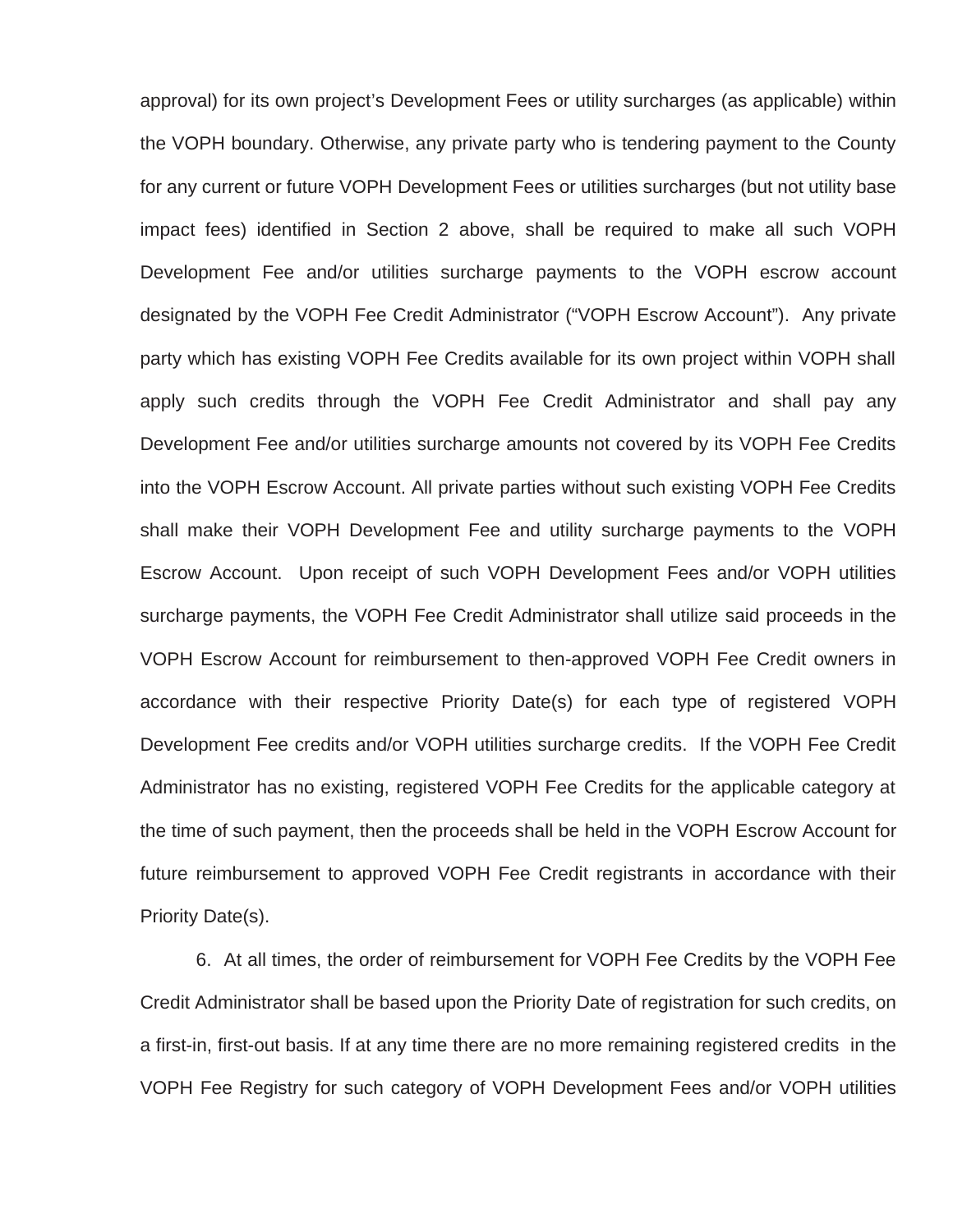surcharges, then such payment (or portion thereof) shall be held for up to thirty-six (36) months in the VOPH Escrow Account, until such time as additional VOPH Fee Credits are registered, prior to disbursement of such funds by the VOPH Impact Fee Administrator to the County's customary impact/mobility fee account(s).

7. On not less than a quarterly basis, the VOPH Fee Credit Administrator shall prepare and provide to the County, the VOPH Policy and Planning Committee, and all private parties then having approved VOPH Fee Credits, an accounting summary for the previous quarterly period. The summary shall reflect the VOPH Development Fee and/or VOPH utilities surcharge payments received by the VOPH Fee Credit Administrator which were applied against the then-existing VOPH Fee Credits registered in the VOPH Fee Credit Registry, and the resulting debits made to each registered VOPH Fee Registry Account balance for each category of VOPH Fee Credits, on the priority basis set forth in Section 6 above.

8. In the event a private party has an approved MPUD or Development Agreement which contains provisions for the private-party's design, permitting or construction of VOPH creditable capital improvements, but such work is not completed and VOPH Fee Credits are not yet issued therefore at the point in time such private party is obligated to commence payment of VOPH Development Fees or utilities surcharges for its development project, the VOPH Fee Credit Administrator shall establish a segregated VOPH escrow sub-account for such project, against which the anticipated future VOPH Fee Credits awarded to such party may be applied, and such interim Development Fee payments and/or utilities surcharges reimbursed to such party, upon the final award of VOPH Fee Credits. The VOPH Fee Credit Administrator shall have the authority to use good faith engineering opinions of probable